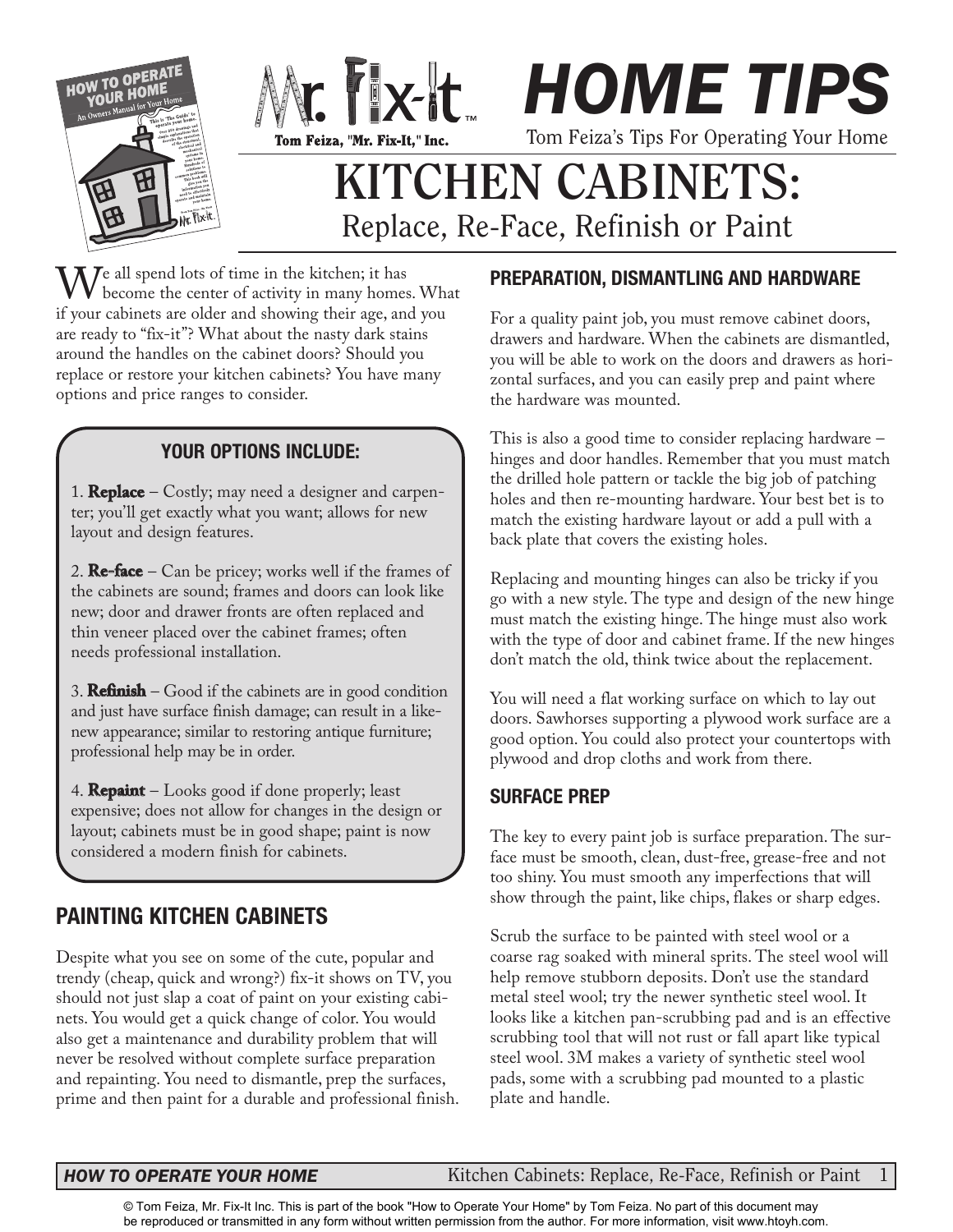Be very careful when working with solvents or detergents. Follow the label safety precautions, and use lots of ventilation. Some solvents are flammable, so don't work around a pilot light or any other source of ignition.

You could also scrub the surface with a strong detergent like a TSP substitute or MEX. These strong detergents will cut through dirt and grease. They will even etch the surface of the paint or finish. For stubborn stains, again use synthetic steel wool. The key is a clean surface with roughened paint. Etching the paint is a good thing.

After cleaning the cabinets, rinse well, either with clear water and a rag or with clean solvent. Rinsing removes any residue. Now you will have a clean surface.

### **SMOOTH THE FINISH**

Any imperfections in the surface must be filled and smoothed or they will show through the paint. All edges of paint chips must be sanded smooth to eliminate sharp edges. All holes or cracks must be filled. If you'll be painting, you can fill imperfections with any quality wood filler and then sand the surface.

Sanding can be completed with medium grade paper because you don't need a perfectly smooth surface. Use the finest grade sandpaper that accomplishes a smooth surface. After sanding, vacuum the surfaces and use a tack cloth to pick up any remaining dust.

### **PRIME**

Once you've got a clean, dust-free, smooth surface, you must prime for painting. Why prime? Primers are specifically designed to bond to a surface, hide imperfections, and provide a uniform surface for the final coat. The final coat is not designed to stick to a bare or non-uniform surface.

Primers also even out surface color variations and cover some surface imperfections. I suggest a high-quality oilbased primer or BIN. BIN is shellac-based, bonds well and provides a great base. It is low-odor and dries quickly. Primer can be applied with a pad or a paintbrush – I prefer a high-quality paintbrush. With BIN, tools can be cleaned with ammonia or solvent.

Since your cabinet doors are lying flat on a work surface, you can easily smooth on the primer with a light final brushing. I suggest you paint the top surface and sides, allow them to dry and then paint the back side while supporting the doors on wooden dowels or strips of wood trim that contact the door in a small area. You can also support the doors with screws in the mounting holes and prime the whole door at once.

Allow the primer to dry. BIN will dry in one hour under normal conditions. Oil- and water-based primers will take longer; follow label directions.

### **FINAL COAT**

For a final coat, I suggest an oil-based or alkyd top coat. I think alkyd-based enamels still provide a tougher finish than water-based paints. Oil-based finishes can also have a very glossy appearance if desired. The new oil finishes are low-odor and great at leveling to eliminate brush marks.

Apply the finish with a china bristle brush. Brush out the finish with a light brush stroke for a smooth surface. "Brushing out" means you have coated the surface with paint and you then softly brush over the flat areas to blend and smooth the paint. This helps eliminate brush marks. A good paint, properly applied, will show limited brush marks, particularly on horizontal finishes. This makes that gloss finish very smooth and shiny.

### **REASSEMBLE**

Allow the paint to dry for at least 24 hours. Follow the directions for the paint product you select. Ambient conditions will affect drying/curing time. Reassemble all the doors and cabinets, and add the pulls.

## **REFINISHING KITCHEN CABINETS**

Many kitchen cabinets are finished like furniture – stained, with a clear protective top coat added. Cabinets that are factory built or done in larger cabinet shops may be finished with lacquer or a special clear coat. Cabinets from smaller shops or those finished on site may be oilstained and finished with clear oil-based varnish.

Refinishing cabinets is like refinishing old wood furniture. You can clean and remove part of the top clear surface with special solvents, even out the color and apply a top coat for a perfect finish. This means you can maintain the patina or color and appearance of the wood while restoring the top coat of clear finish.

In most cases, there is no need to strip the finish unless paint was applied and a stained and varnished finish is desired. Stripping paint and refinishing is a big job. Stripping is difficult and messy. It is hard to remove all traces of paint from the wood. You also never know the condition of the wood beneath the paint. What will you find? If you really want to strip paint from kitchen cabinets for a real wood finish, I suggest you look into total replacement or refacing the cabinets.

**HOW TO OPERATE YOUR HOME** Kitchen Cabinets: Replace, Re-Face, Refinish or Paint 2

© Tom Feiza, Mr. Fix-It Inc. This is part of the book "How to Operate Your Home" by Tom Feiza. No part of this document may [be reproduced or transmitted in any form without written permission from the author. For more information, visit www.htoyh.com.](http://htoyh.com)